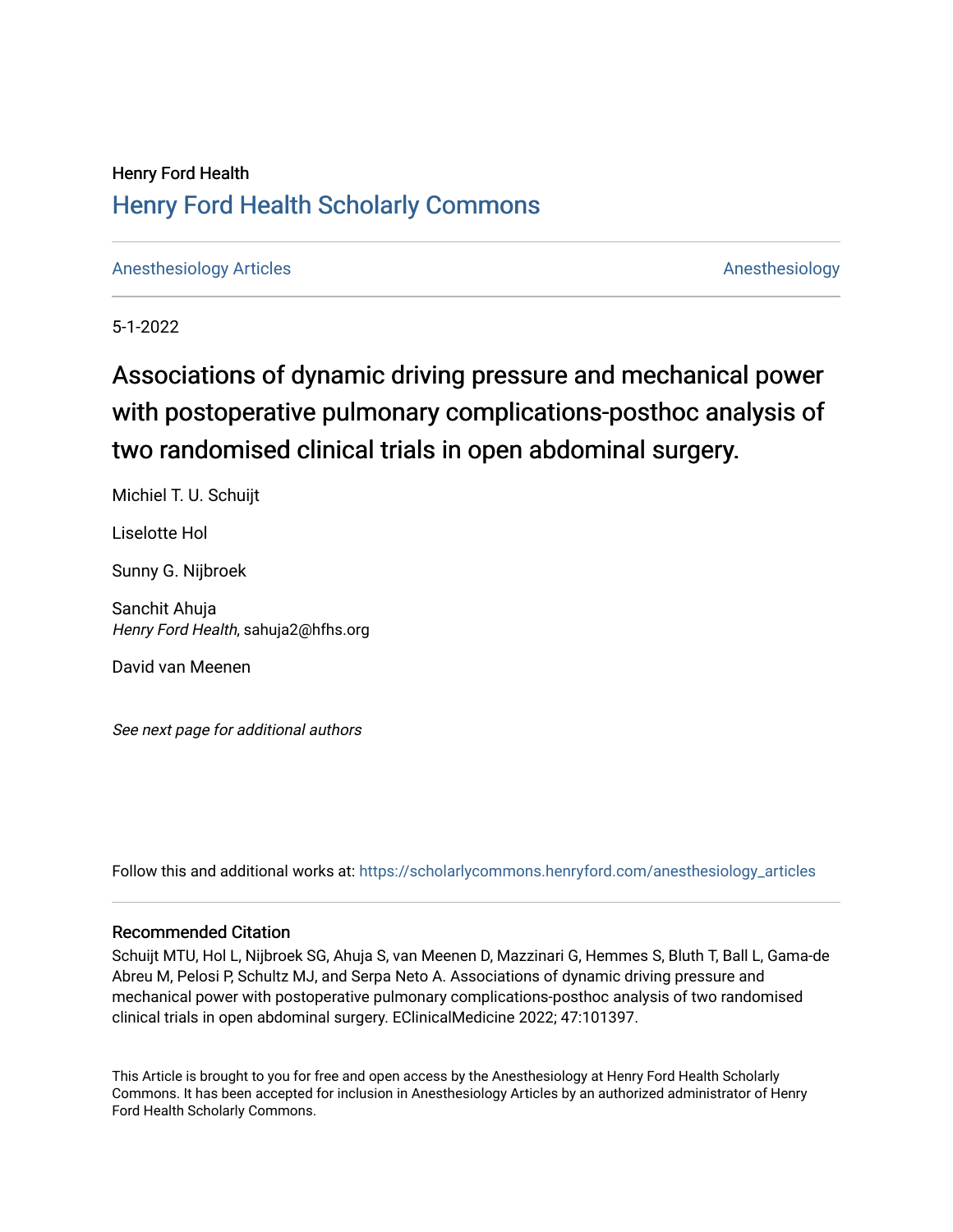### Authors

Michiel T. U. Schuijt, Liselotte Hol, Sunny G. Nijbroek, Sanchit Ahuja, David van Meenen, Guido Mazzinari, Sabrine Hemmes, Thomas Bluth, Lorenzo Ball, Marcelo Gama-de Abreu, Paolo Pelosi, Marcus J. Schultz, and Ary Serpa Neto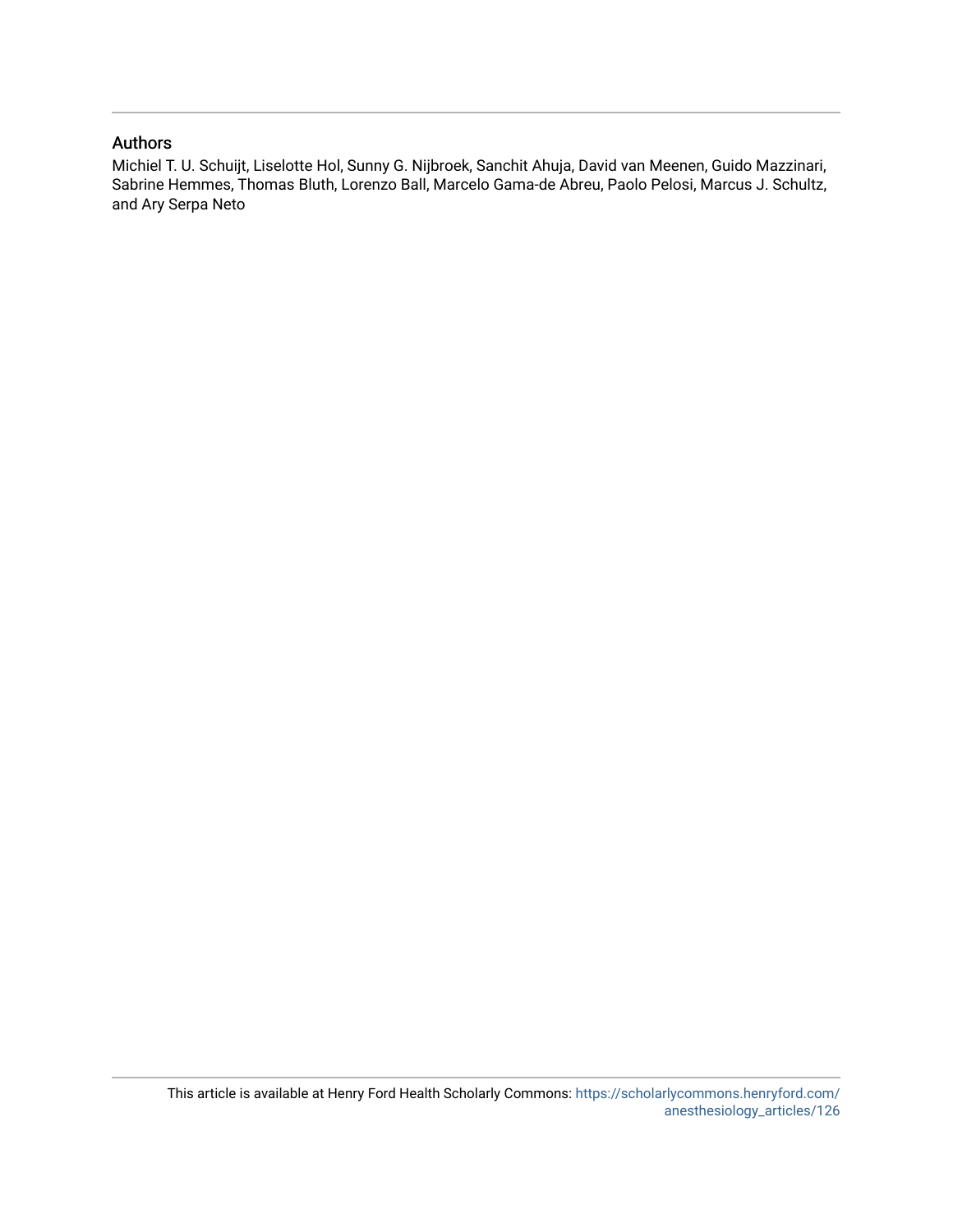## Associations of dynamic driving pressure and mechanical power with postoperative pulmonary complications−posthoc analysis of two randomised clinical trials in open abdominal surgery

Michiel T.U. Schuijt,<sup>[a](#page-2-0)[,b](#page-2-1)</sup>[\\*](#page-2-2) Liselotte Hol,<sup>a</sup> Sunny G. Nijbroek,<sup>a</sup> San[c](#page-2-3)hit Ahuja,<sup>c</sup> David van Meenen,<sup>a,[b](#page-2-1)</sup> Gui[d](#page-2-4)o Mazzinari,<sup>a</sup> Sabrine Hemmes,<sup>[c](#page-2-3)</sup> Thomas Bluth,<sup>[e](#page-2-5)</sup> Lorenzo Ball,<sup>[f,](#page-2-6)[g](#page-2-7)</sup> Marcelo Gama−de Abreu,<sup>[h](#page-2-8)[,i](#page-2-9)</sup> Paolo Pelosi,<sup>[f](#page-2-6)[,g](#page-2-7)</sup> M[a](#page-2-0)rcus J. Schultz,<sup>a,[j](#page-2-10)[,k](#page-2-11),[l](#page-2-12)</sup> and Ary Serp[a](#page-2-0) Neto  $^{a,m,n,o,p}$  $^{a,m,n,o,p}$  $^{a,m,n,o,p}$  $^{a,m,n,o,p}$  $^{a,m,n,o,p}$  $^{a,m,n,o,p}$  $^{a,m,n,o,p}$ , for the PROVHILO  $-$  and the PROBESE  $-$  investigators  $^{\dagger,\ddagger}$ 

<span id="page-2-0"></span><sup>a</sup>Department of Intensive Care, Amsterdam UMC, location AMC, Amsterdam, The Netherlands

<span id="page-2-1"></span><sup>b</sup>Department of Anaesthesiology, Amsterdam UMC, location AMC, Amsterdam, The Netherlands

<span id="page-2-3"></span><sup>c</sup>Department of Anaesthesiology, Pain Management & Perioperative Medicine, & Outcomes Research Consortium Cleveland Clinic, Henry Ford Health System, Detroit, Michigan, The United States of America

<span id="page-2-4"></span>

<span id="page-2-5"></span>d<br>Pepartment of Anaesthesiology, Hospital Universitario y Politécnico la Fe, Valencia, Spain<br>PDepartment of Anaesthesiology and Critical Care Medicine, Pulmonary Engineering Grou <sup>e</sup> Department of Anaesthesiology and Critical Care Medicine, Pulmonary Engineering Group, University Hospital Carl Gustav Carus, Technische Universität Dresden, Dresden, Germany

<span id="page-2-6"></span><sup>f</sup> Department of Surgical Sciences and Integrated Diagnostics, University of Genoa, Genoa, Italy

<span id="page-2-7"></span><sup>g</sup>Department of Anaesthesia and Critical Care, San Martino Policlinico Hospital − IRCCS for Oncology and Neurosciences, Genoa, Italy

<span id="page-2-9"></span><span id="page-2-8"></span>h Department of Intensive Care and Resuscitation, Cleveland Clinic, Cleveland, Ohio, The United States of America i Department of Outcomes Research, Anaesthesiology Institute, Cleveland Clinic, Cleveland, Ohio, The United States of America

<span id="page-2-10"></span>j Mahidol Oxford Tropical Medicine Research Unit (MORU), Mahidol University, Bangkok, Thailand

<span id="page-2-11"></span><sup>k</sup>Nuffield Department of Medicine, University of Oxford, Oxford, The United Kingdom<br><sup>I</sup>Department of Medical Affairs, Hamilton Medical AG, Bonaduz, Switzerland

<span id="page-2-12"></span>Department of Medical Affairs, Hamilton Medical AG, Bonaduz, Switzerland

<span id="page-2-13"></span>mAustralian and New Zealand Intensive Care Research Centre (ANZIC−RC), Monash University, Melbourne, Australia <sup>n</sup>

<span id="page-2-14"></span><sup>n</sup> Department of Critical Care, Melbourne Medical School, University of Melbourne, Austin Hospital, Melbourne, Australia

<span id="page-2-15"></span><sup>o</sup> Department of Critical Care Medicine, Hospital Israelita Albert Einstein, São Paulo, Brazil<br>PCardio - Pulmonary Department, Pulmonary Division, Eaculdade de Medicina, Instituto

<span id="page-2-16"></span>PCardio−Pulmonary Department, Pulmonary Division, Faculdade de Medicina, Instituto do Coração, Hospital das Clinicas HCFMUSP, Universidade de Sao Paulo, Sao Paulo, Brazil

#### Summary

Background While an association of the intraoperative driving pressure with postoperative pulmonary complications has been described before, it is uncertain whether the intraoperative mechanical power is associated with postoperative pulmonary complications.

Methods Posthoc analysis of two international, multicentre randomised clinical trials (ISRCTN70332574 and NCT02148692) conducted between 2011−2013 and 2014−2018, in patients undergoing open abdominal surgery comparing the effect of two different positive end−expiratory pressure (PEEP) levels on postoperative pulmonary complications. Time−weighted average dynamic driving pressure and mechanical power were calculated for individual patients. A multivariable logistic regression model adjusted for confounders was used to assess the independent associations of driving pressure and mechanical power with the occurrence of a composite of postoperative pulmonary complications, the primary endpoint of this posthoc analysis.

Findings In 1191 patients included, postoperative pulmonary complications occurrence was 35.9%. Median time −weighted average driving pressure and mechanical power were 14¢0 [11¢0−17¢0] cmH2O, and 7¢6 [5¢1−10¢0] J/min, respectively. While driving pressure was not independently associated with postoperative pulmonary complications

E-mail address: [m.t.u.schuijt@amsterdamumc.nl](mailto:m.t.u.schuijt@amsterdamumc.nl) (M.T.U. Schuijt).

<span id="page-2-17"></span>y 'Protective ventilation using high versus low PEEP' (PROVHILO) study collaborators and

<span id="page-2-18"></span>z 'Protective intraoperative ventilation with higher versus lower levels of PEEP in obese patients' (PROBESE) study collaborators are presented in the supplement

<span id="page-2-2"></span><sup>\*</sup>Correspondence: M.T.U. Schuijt, MD, Department of Intensive Care, Amsterdam UMC, location AMC, Amsterdam, The Netherlands.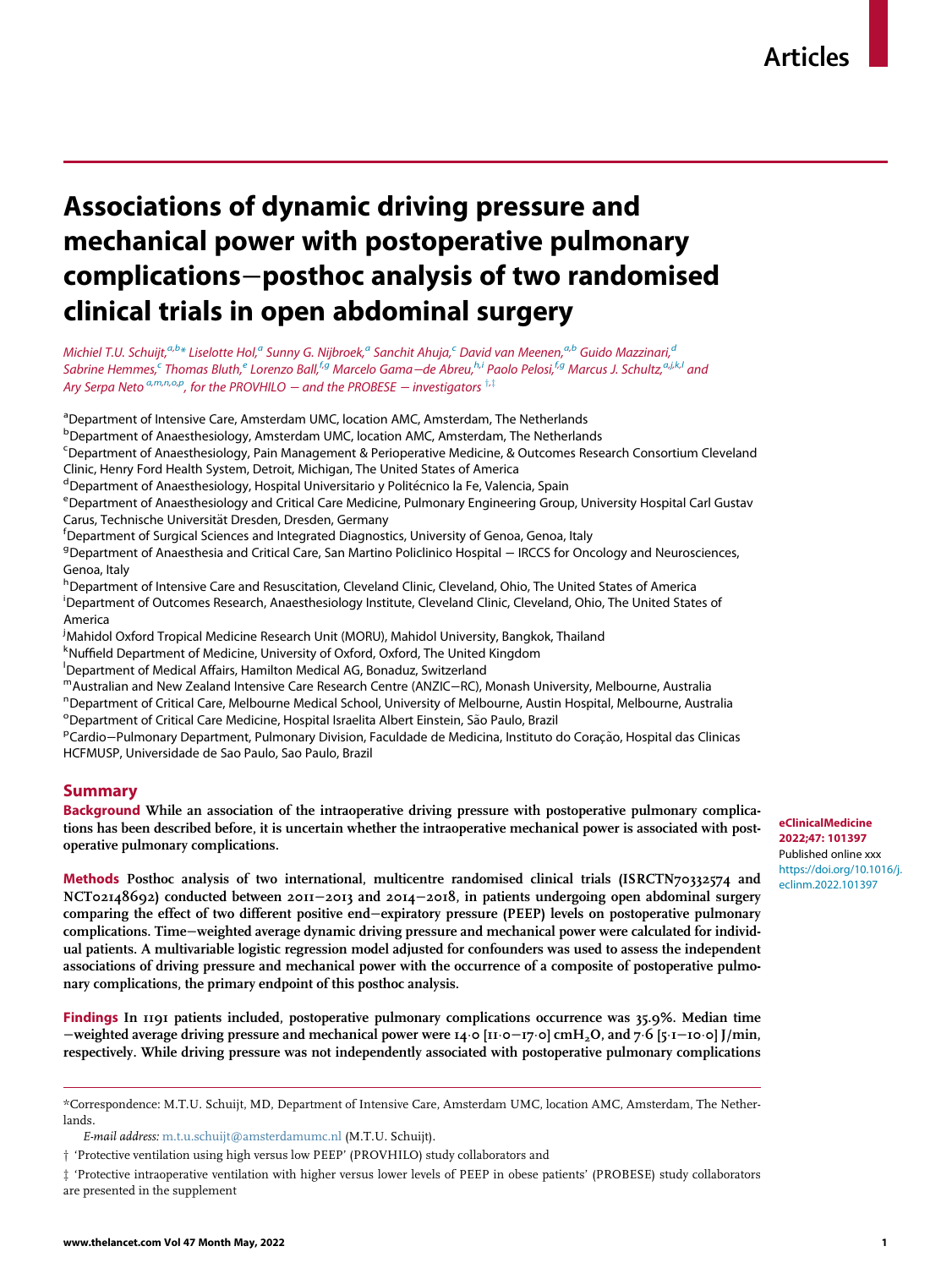(odds ratio,  $1·$ 06 [95% CI 0 $·$ 88 $-1·$ 28]; p=0.534), the mechanical power had an independent association with the occurrence of postoperative pulmonary complications (odds ratio,  $1.28$  [95% CI  $1.05-1.57$ ];  $p=0.016$ ). These findings were independent of body mass index or the level of PEEP used, i.e., independent of the randomisation arm.

Interpretation In this merged cohort of surgery patients, higher intraoperative mechanical power was independently associated with postoperative pulmonary complications. Mechanical power could serve as a summary ventilatory biomarker for the risk for postoperative pulmonary complications in these patients, but our findings need confirmation in other, preferably prospective studies.

Funding The two original studies were supported by unrestricted grants from the European Society of Anaesthesiology and the Amsterdam University Medical Centers, Location AMC. For this current analysis, no additional funding was requested. The funding sources had neither a role in the design, collection of data, statistical analysis, interpretation of data, writing of the report, nor in the decision to submit the paper for publication.

Copyright © 2022 The Author(s). Published by Elsevier Ltd. This is an open access article under the CC BY license (<http://creativecommons.org/licenses/by/4.0/>)

Keywords: Mechanical ventilation; Postoperative pulmonary complication; Driving pressure; Mechanical power; Intraoperative; Intensity of ventilation

#### Research in context

#### Evidence before this study

It is uncertain whether mechanical power, a summary parameter for intensity of ventilation that has been shown to have an association with mortality in critically −ill patients, also has an association with occurrence of postoperative pulmonary complications in surgery patients. We conducted a search of MEDLINE, Embase, CINAHL, and Web of Science between 1989 − March 2022 with various search terms for mechanical power and postoperative pulmonary complications. The search identified one posthoc analysis of a randomised clinical trial in 1156 adult patients undergoing major non−cardiothoracic, non−intracranial surgery, conducted in an academic tertiary hospital in Melbourne; that study, comparing a low versus high tidal volume, found that the highest intraoperative mechanical power had an independent association with occurrence of postoperative pulmonary complications.

#### Added value of this study

In this current analysis, using individual intraoperative ventilation data of patients at risk for postoperative pulmonary complications and scheduled for open abdominal surgery that were included in two recent international randomised clinical trials of a low versus a high level of positive end−expiratory pressure, we found that higher time−weighted average mechanical power had an independent association with occurrence of postoperative pulmonary complications. The association was neither affected by the level of positive end −expiratory pressure nor by body mass index.

#### Implications of all evidence available

Exposure to higher mechanical power has an independent association with occurrence of postoperative pulmonary complications in at risk patients undergoing open abdominal surgery. Next to being a useful digital biomarker, with prognostic capacities for outcome, mechanical power may also serve as a target, to limit the intensity of intraoperative ventilation.

#### Introduction

Postoperative pulmonary complications often occur in patients after major surgery and result in attributable morbidity and mortality.<sup>1[−](#page-11-0)3</sup> Previous work suggests that a high tidal volume,<sup>[4](#page-11-1)</sup> a high driving pressure,<sup>5[−](#page-11-2)8</sup> and also a high flow and a high respiratory rate $4$  can induce lung injury. Changing one of these variables could inadvertently affect the other three variables. For example, lowering of tidal volume, and with that driving pressure, could prompt a higher respiratory rate to avoid hypercapnia due to hypoventilation.

The mechanical power of ventilation is a recently introduced ventilation parameter that summarizes the amount of energy per unit of time transferred from the ventilator to the respiratory system, and part of this energy acts directly on lung tissue where it can cause iatrogenic harm.<sup>[9](#page-11-3)</sup> The mechanical power can be calculated from tidal volume, respiratory rate, driving pressure, and peak pressure in volume–controlled ventilation.<sup>9</sup> These individual variables interact, while mechanical power combines multiple variables, both static and dynamic. In critically−ill patients, both driving pressure and the mechanical power have been shown to have associations with morbidity and mortality.<sup>9–[16](#page-11-3)</sup>

The effects of the intraoperative mechanical power on the occurrence of postoperative pulmonary complications in abdominal surgery have not yet been investigated thoroughly. In theory, limiting the intraoperative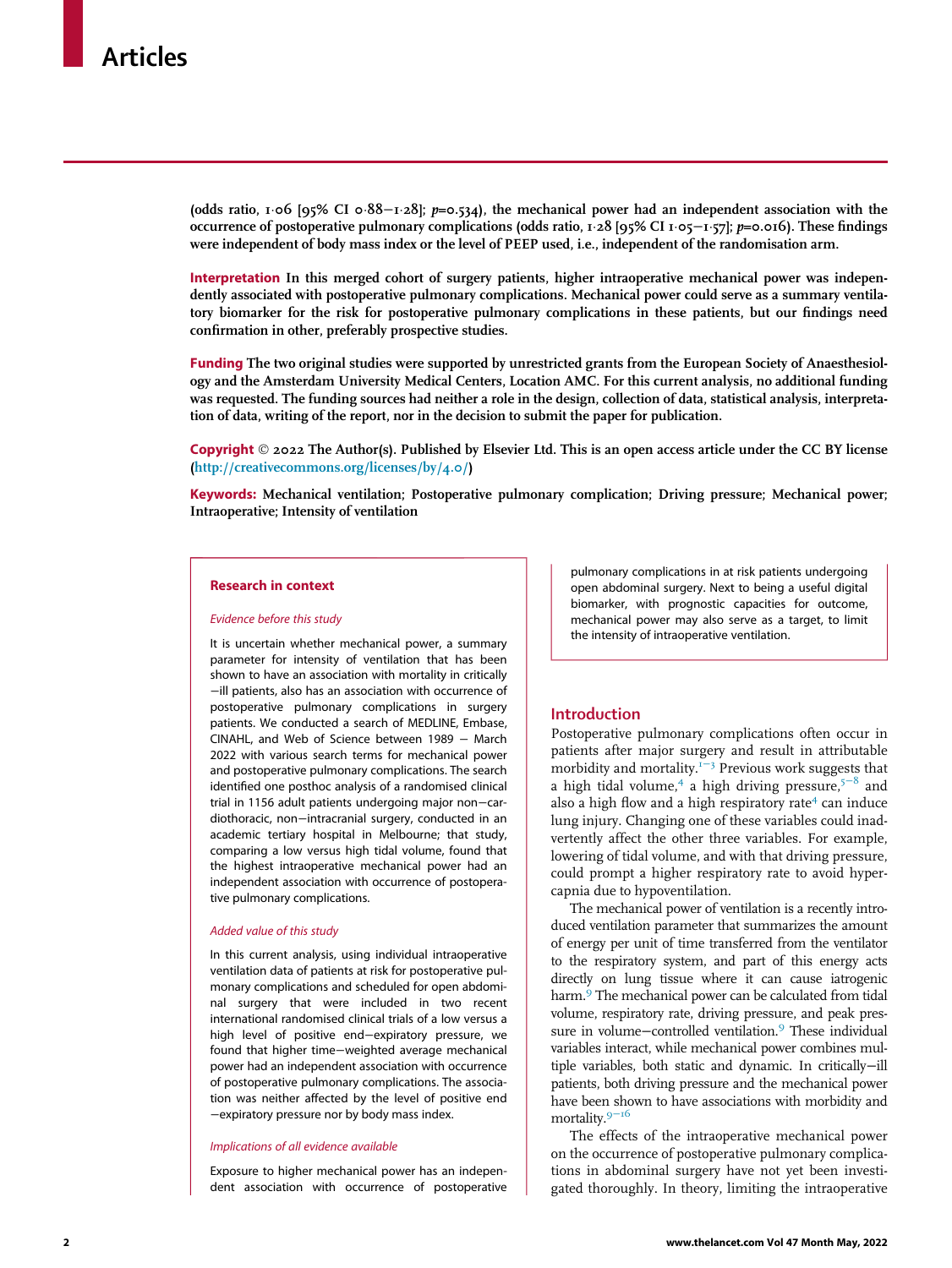mechanical power could reduce the risk for postoperative pulmonary complications and as such improve postoperative outcomes. We tested the hypothesis that the mechanical power has an association with occurrence of postoperative pulmonary complications, independent of driving pressure, using individual patient data from two prospective trials that compared postoperative pulmonary complications at different levels of positive end−expiratory pressure (PEEP) in patients at risk for postoperative pulmonary complications planned for open abdominal surgery.

#### Methods

#### Design, settings and participants

Individual patient data of two recent international, multicentre, randomised clinical trials−the 'Protective ventilation using high versus low PEEP' (PROVHILO) trial (ISRCTN70332574)<sup>[17](#page-11-4)</sup> and the 'Protective intraoperative ventilation with higher versus lower levels of PEEP in obese patients' (PROBESE) trial (NCT02148692).<sup>[18](#page-11-5)</sup> The two studies share several similarities, including patient population (with exclusion of BMI), intervention and control. In addition, both studies used very similar CRFs and datasets. Prior to start of the current analysis, the clinical report forms, data dictionaries and study protocols of the trials were compared, and all definitions in each dataset were discussed among authors to inform the final structure and specification of the combined dataset. Similar variables and parameters were double−checked for consistency across the trials prior to being finally imported into the combined database.

Inclusion and exclusion criteria of the two studies have been reported before; $T^{7,18}$  $T^{7,18}$  $T^{7,18}$  in short, adult patients with an intermediate or high risk for postoperative pulmonary complications−according to the 'Assess Respiratory Risk in Surgical Patients in Catalonia' (ARISCAT) risk score (i.e., with an ARISCAT  $\ge$  $26$ ,<sup>[19](#page-11-6)[,20](#page-11-7)</sup> and undergoing general anaesthesia for major abdominal surgery were included. For the current analysis, we excluded patient undergoing laparoscopic abdominal surgery. We also excluded patients with insufficient data to calculate intraoperative driving pressure and the mechanical power.

#### Data collection

As dictated by the protocol of the two studies, several baseline parameters, like medical history and vitals, were collected preoperatively. Intraoperative ventilation parameters were manually collected at the start of invasive ventilation and hourly thereafter until the end of surgery. Besides, several non−ventilator parameters, like intraoperative fluid management and prophylactic antibiotic use, were collected.

#### Exposure

The driving pressure and the mechanical power were calculated at the start of invasive ventilation, and hourly thereafter until the end of surgery. Since plateau pressure was not recorded in every patient, dynamic driving pressure was calculated as peak pres-sure − PEEP<sup>[21](#page-11-8)</sup> and dynamic mechanical power was calculated as  $0.098 *$  tidal volume \* respiratory rate \* (peak pressure <sup>−</sup> <sup>0</sup>¢5 \* driving pressure).[9,](#page-11-3)[22](#page-11-9) To quantify cumulative exposure, time−weighted average driving pressure and mechanical power were calculated as the area under the driving pressure and mechanical power time curve divided by the number of hours of exposure.

#### Endpoints

We used the same primary endpoint of the two original studies for this posthoc analysis: postoperative pulmonary complications up to postoperative day seven, defined as a collapsed composite of mild and severe respiratory failure, acute respiratory distress syndrome, pulmonary infection, pleural effusion, atelectasis, pneumothorax, and bronchospasm. Mild and severe respiratory failure were defined as a PaO2 < 60 mmHg or  $SpO2 < 90\%$  in room air during at least 10 min in need of supplemental oxygen (excluding hypoventilation), and PaO<sub>2</sub> < 60 mmHg or SpO<sub>2</sub> < 90% despite supplemental oxygen or in need for non −invasive or invasive mechanical ventilation (excluding hypoventilation), respectively. A description of each element of the composite is provided in the [Online Supplement.](#page-11-10)

#### Statistical analysis

No sample size calculation was performed, as all available data from the two original trials was used. Patient demographics, ventilation variables, and parameters were presented using descriptive statistics. Continuously distributed variables were expressed as medians and their interquartile ranges. Categorical variables were expressed as n (%). Mann−Whitney U−tests and Chi−squared tests were used to compare groups where appropriate.

To assess the association between the intraoperative mechanical power and postoperative pulmonary complications, a multivariate logistic regression analysis model was used. Covariates were considered for adjustment in all models described based on clinical relevance and were included in the main multivariable logistic regression model by forced entry. The following covariates were considered: age, sex, body mass index, type of surgery, ARISCAT score, American Society of Anesthesiologists (ASA) classification, history of chronic obstructive pulmonary disease, history of active cancer, history of heart failure, preoperative peripheral oxygen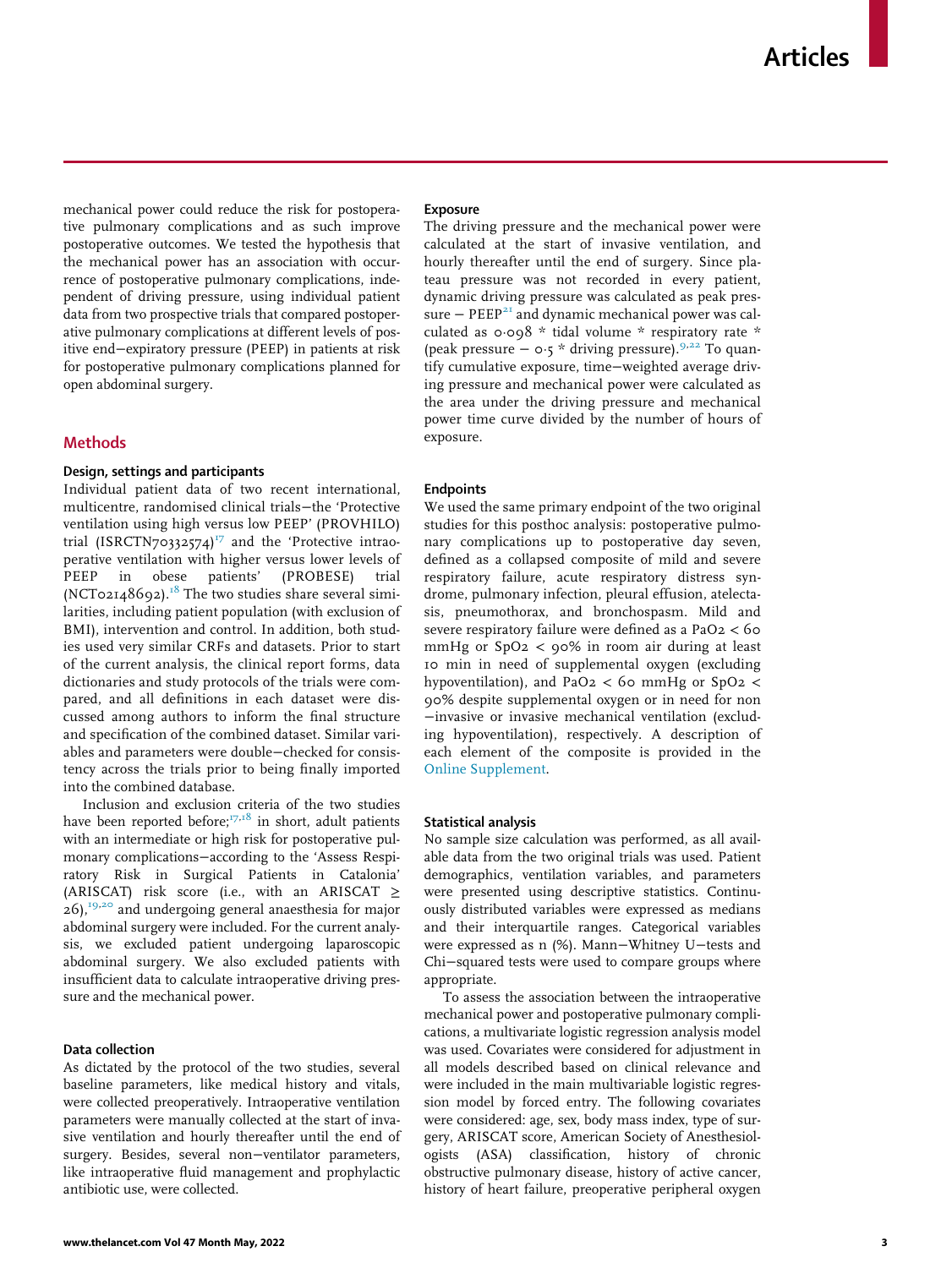saturation, respiratory rate, heart rate, mean arterial blood pressure, fraction of inspired oxygen and end −tidal carbon dioxide in the first hour of intraoperative ventilation, the use of antibiotic prophylaxis, specific procedure, duration of surgery, duration of anaesthesia, use of epidural, type of anaesthesia, amount of blood loss, total amount of fluid administered, use of any transfusion, urine output, emergency procedure and trial. In all models, the participating centre was included as random effect to account for clustering. After checking for collinearity between driving pressure and mechanical power, using gender, BMI, ASA classification score and ARISCAT score as covariates, driving pressure and mechanical power were combined in the same multivariable model with all considered covariates. Missing values were imputed by the median if <5% of data was missing. The E−value was measured, to quantify the evidence strength for the association in the possible presence of unmeasured confounding. $23$ The sample size of the study gives >90% power to detect an effect size  $(f^2)$  as low as 0.05, with 28 or less predictors considering an alpha level of  $\circ \circ$ 5.

Three sensitivity analyses were performed. The primary analysis was repeated without imputation of missing data. To evaluate the effect of the allocated intervention on the association between the mechanical power and postoperative pulmonary complications, the main model was reassessed for patients in both the low and high PEEP intervention groups. The interaction between PEEP intervention group and intensity of ventilation was assessed. To investigate the effect of body mass index on the association between the mechanical power and postoperative pulmonary complications, the interaction between body mass index and intensity of ventilation was assessed.

<span id="page-5-0"></span>All analyses were performed with R statistics (version 3.4.3), and a  $p < 0.65$  was considered significant.

#### Role of the funding source

The two original studies were supported by unrestricted grants from the European Society of Anaesthesiology and the Amsterdam University Medical Centers, Location AMC. For this current analysis, no additional funding was requested. The funding sources had neither a role in the design, collection of data, statistical analysis, interpretation of data, writing of the report, nor in the decision to submit the paper for publication. Schuijt and Serpa Neto had full access to all of the data in the study and takes responsibility for the integrity of the data and the accuracy of the data analysis. All authors took the responsibility to submit the paper for publication.'

#### **Results**

Merging the databases of the two studies resulted in a total of  $2870$  patients. Of these,  $1191$  ( $41.5\%$ ) patients could be used for the current posthoc analysis [\(Figure 1\)](#page-5-0). The main exclusion criteria were laparoscopic abdominal surgery ( $n = 1126$ ) and insufficient data to calculate driving pressure or the mechanical power  $(n = 436)$ . The extended CONSORT diagram, including the inclusion of patients per original trial, is presented in [eFigures 1](#page-11-10) in the Online Supplement. Demographic and surgical characteristics are presented in [Table 1](#page-6-0). The median age was 65 [57–72] years and 568 (47 $·7\%$ ) patients were men. Most patients had ASA classification score of 2 ( $48·1\%$ ) or 3 ( $41·1\%$ ), and the median ARIS-CAT score was 41 [34−44]. Following the ARISCAT score,  $76·1\%$  of patients had an intermediate and 23 $·9\%$ of patients had a high risk for developing postoperative pulmonary complications. The most prevalent co−existing disease was active cancer (54 $\cdot$ 1%). The most common procedure was colorectal surgery  $(27 \cdot 0\%)$ . The baseline characteristics of the excluded patients because



Figure 1. CONSORT diagram. PROBESE: Protective Intraoperative Ventilation With Higher Versus Lower Levels of PEEP in Obese Patients; PROBESE: Protective Intraoperative Ventilation With Higher Versus Lower Levels of PEEP in Obese Patients;  $\Delta P$ : driving pressure; MP: mechanical power. ARISCAT: Assess Respiratory Risk in Surgical Patients in Catalonia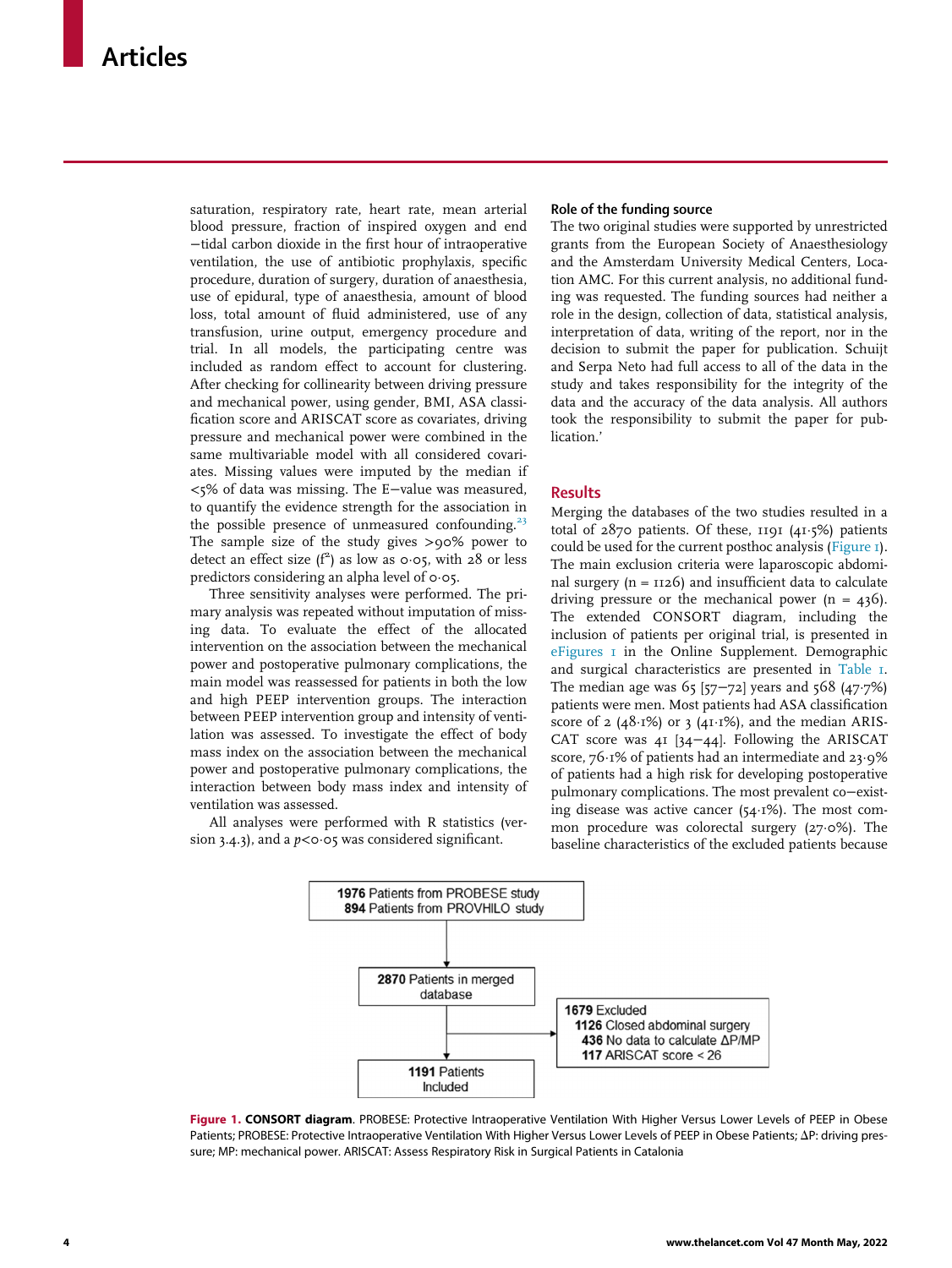<span id="page-6-0"></span>

|                                         | Participants (n = 1191) |
|-----------------------------------------|-------------------------|
| Age, years                              | $65(57 - 72)$           |
| Male gender $-$ no $%$                  | 568 (47.7)              |
| Body mass index, kg/m <sup>2</sup>      | $27.1(23.9 - 35.3)$     |
| $ASA^{\dagger}$ classification – no (%) |                         |
| 1                                       | 114(9.6)                |
| $\overline{2}$                          | 572 (48-1)              |
| 3                                       | 489 (41-1)              |
| 4                                       | $15(1-3)$               |
| ARISCAT score <sup>‡</sup>              | $41.0(34.0 - 44.0)$     |
| Intermediate $-$ no $%$                 | 906(76.1)               |
| High $-$ no $(\%)$                      | 285 (23.9)              |
| Risk factors for PPC - no (%)           |                         |
| SpO <sub>2</sub>                        | $97.0(96.0 - 98.0)$     |
| $\geq 96$                               | 924 (77.9)              |
| $91 - 95$                               | $251(21-2)$             |
| < 91                                    | 11(0.9)                 |
| Respiratory infection within the        | 66(5.5)                 |
| last month                              |                         |
| Anemia*                                 | 108(9.5)                |
| Emergency procedure                     | 40(3.4)                 |
| Coexisiting disorders - no (%)          |                         |
| <b>Heart failure</b>                    | 196 (16-7)              |
| COPD                                    | 92(7.7)                 |
| Active cancer                           | 642 (54.1)              |
| Surgical approach - no (%)              |                         |
| Non-laparoscopic                        | 1191 (100)              |
| Laparoscopic                            | 0(0)                    |
| Type of surgery $-$ no $%$              |                         |
| Abdominal                               | 1191 (100)              |
| Non abdominal                           | 0(0)                    |
| Duration of surgery - minutes           | $190(138.0 - 276.5)$    |
| Specific procedure - no (%)             |                         |
| <b>Bariatric</b>                        | 24(2.0)                 |
| Bladder or urologic                     | 133(11.2)               |
| Bowel                                   | 32(2.7)                 |
| Colorectal                              | 322 (27.0)              |
| Gastric                                 | 94 (7.9)                |
| Gynecology                              | 94 (7.9)                |
| Hepatic                                 | 119 (10.0)              |
| Hernia                                  | 42(3.5)                 |
| Kidney                                  | 25(2.1)                 |
| Pancreatic                              | 128(10.7)               |
| Vascular                                | 37(3.1)                 |
| Other                                   | 141(11.8)               |

#### <span id="page-6-1"></span>Table 1: Baseline patient characteristics.

Data are median (quartile 25% − quartile 75%) or No (%). Percentages may not total 100 because of rounding.

PEEP: positive end expiratory pressure; ARISCAT: Assess Respiratory Risk in Surgical Patients in Catalonia; ASA: American Society of Anesthesiology; PPC: postoperative pulmonary complications.

<sup>†</sup> The American Society of Anesthesiologists (ASA) criteria for physical status include a classification for normal health (1), mild systemic disease (2), severe systemic disease (3), severe systemic disease that is a constant threat to life (4), and a moribund person who is not expected to survive without the operation (6).

 $\ddagger$  The Assess Respiratory Risk in Surgical Patients in Catalonia (ARIS-CAT) score estimates the risk of postoperative pulmonary complications, with scores greater or equal than 45 indicating high risk. \* Defined as hemoglobin ≤ 10 g/dL

of missing data and of the two original trials are presented in  $e$ Table 1 and [2](#page-11-10) in the Online Supplement. The main differences were median age (66 versus 56 years), male gender (42 $\cdot$ 6% versus 61 $\cdot$ 5%), body mass index (25.5 versus 39.2 kg/m<sup>2</sup>) comparing the PROVHILO and PROBESE study. Besides, the distribution of ASA classification score differed, as 32¢9% of patients classified as ASA class 3 in the PROVHILO study, compared to 63.0% of patients in PROBESE study.

#### **Outcomes**

Postoperative pulmonary complications occurred in 425  $(35.9%)$  patients [\(Table 2](#page-6-1)). The most frequent postoperative pulmonary complication was mild respiratory failure  $(2I·6%)$ , followed by pleural effusion  $(14·3%)$  and pulmonary infection (10.7%). The incidence of PPCs of excluded patients because of missing data and of the two original trials are shown in  $e$ Table 3 and [4](#page-11-10) in the Online Supplement. The distribution of postoperative pulmonary complications in the two original trials was different, as the incidence of pulmonary effusion and pulmonary infection was higher in the PROVHILO study compared to the PROBESE study ( $16·6%$  and  $13·8%$ , versus  $8.1\%$  and  $2.5\%$ ). However, the incidence of severe respiratory failure was higher in the PROBESE study compared to the PROVHILO study ( $11·5\%$  versus  $5·7\%$ ).

#### Driving pressure and the mechanical power

Ventilation parameters at the first hour of ventilation are presented in eTable 5 in the Online Supplement. Median tidal volume was 7⋅9 (7⋅3−8⋅1) mL/kg predicted body weight and median respiratory rate was 12 (10−13) /min at the first hour of ventilation. Median time −weighted average driving pressure and mechanical power were 14⋅0 [11⋅0−17⋅0] cmH<sub>2</sub>O, and 7⋅6 [5⋅1−10⋅0] J/min, respectively. Ventilator parameters, including driving pressure and the mechanical power, during the

|                            | Participants ( $n = 1191$ ) |
|----------------------------|-----------------------------|
| $PPC - no(%)$              | 425 (35.9)                  |
| Mild respiratory failure   | 255(21.6)                   |
| Severe respiratory failure | 86(7.3)                     |
| Pleural effusion           | 169(14.3)                   |
| Pulmonary infection        | 127(10.7)                   |
| <b>Atelectasis</b>         | 101(8.5)                    |
| Bronchospasm               | 43(3.6)                     |
| Pneumothorax               | $15(1-3)$                   |
| <b>ARDS</b>                | 8(0.7)                      |
| Aspiration                 | 4(0.3)                      |
|                            |                             |

#### Table 2: Primary and secondary outcomes.

Data are median (quartile 25% − quartile 75%) or No (%). Percentages may not total 100 because of rounding.

PPC: postoperative pulmonary complication; ARDS: acute respiratory distress syndrome.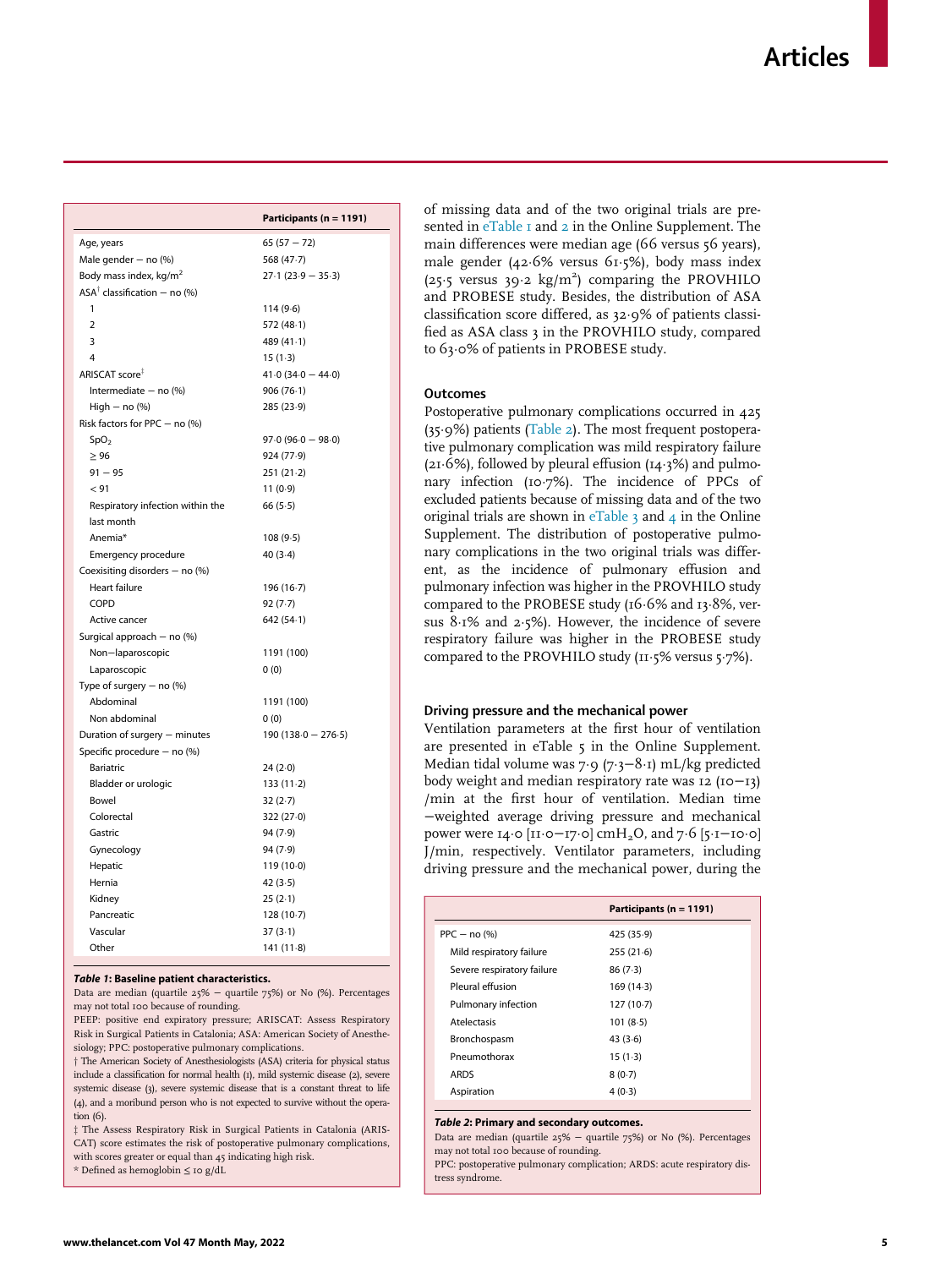<span id="page-7-0"></span>

|                                | Odds Ratio(95% CI)   | p value | <b>VIF</b> |
|--------------------------------|----------------------|---------|------------|
| Age                            | $1.19(1.02 - 1.39)$  | 0.022   | 1.329      |
| Male gender                    | $0.98(0.75 - 1.28)$  | 0.886   | 1.080      |
| Body mass index                | $0.99(0.79 - 1.23)$  | 0.908   | 1.522      |
| $ASA^{\dagger}$ classification |                      |         | 1.224      |
|                                | Reference            |         |            |
| $\overline{2}$                 | $2.79(1.61 - 5.12)$  | < 0.001 |            |
| 3                              | $4.04$ (2.27 - 7.58) | < 0.001 |            |
| 4                              | $3.92(1.17 - 13.46)$ | 0.027   |            |
| ARISCAT score <sup>‡</sup>     | $1.29(1.13 - 1.48)$  | < 0.001 | 1.189      |
| Driving pressure               | $0.99(0.86 - 1.13)$  | 0.910   | 1.119      |
| Mechanical power               | $1.28(1.11 - 1.47)$  | < 0.001 | 1.303      |

Table 3: Multivariable Model Assessing the Association of Driving Pressure and Mechanical Power with PPC in the Same Model. VIF: variance inflation factor.

Odds ratio represents an one point increase of the variable.

y The American Society of Anesthesiologists (ASA) criteria for physical status include a classification for normal health (1), mild systemic disease (2), severe systemic disease (3), severe systemic disease that is a constant threat to life (4), and a moribund person who is not expected to survive without the operation (5).  $\ddagger$  The Assess Respiratory Risk in Surgical Patients in Catalonia (ARISCAT) score estimates the risk of postoperative pulmonary complications, with scores greater or equal than 45 indicating high risk.

Variance inflation factor > 2.50 indicates potential multicollinearity.

first 5 hours of ventilation are shown in respectively [Figure 2,](#page-8-0) and for the two original studies in [eFigure 2](#page-11-10) in the Online Supplement. During surgery, an increase of intraoperative mechanical power, respiratory rate, PEEP and peak pressures in time is seen. No such trend of driving pressure is observed. Besides, intraoperative mechanical power is higher in patients from the PROB-ESE study compared to patients from the PROVHILO study. Median time−weighted driving pressure and the mechanical power in patients with and without occurrence of postoperative pulmonary complications were 13∙7 [11⋅0−17⋅0] and 13⋅8 [11⋅0−17⋅0] cmH<sub>2</sub>O (p=0⋅997), and 7⋅9 [5⋅4−10⋅4] and 7⋅5 [4⋅9−9⋅8] J/min (p=0⋅026), respectively.

#### Associations of driving pressure and the mechanical power with the occurrence of postoperative pulmonary complications

As no multicollinearity was found using gender, BMI, ASA classification score and ARISCAT score as covariates, driving pressure and mechanical power were used in the same model  $(Table_3)$ . In the multivariate model, an increase of  $I$  cm  $H<sub>2</sub>O$  in driving pressure was not (odds ratio, 1¢06 [95% CI 0¢88−1¢28], p=0.534), but an increase of 1 J/min in mechanical power was associated with occurrence of postoperative pulmonary complications after adjustment for all confounders (odds ratio, 1¢28 [95% CI 1¢05−1¢57], p=0¢016) ([Figure 3](#page-9-0)). The complete regression model in shown in eTable 6 in the Online Supplement. The E−value for the odds ratio of mechanical power was 1.9 and for the confidence interval  $1.28$ .

#### Sensitivity analyses

Repeating the primary analysis without imputation of missing data, did not change the main findings (eTable 7 in the Online Supplement). No interaction was found between driving pressure or mechanical power and PEEP intervention group, respectively  $p=0.748$  and  $p=0.960$  [\(Figure 3\)](#page-9-0), meaning that the associations between the parameters for intensity of ventilation were not affected by treatment allocation, i.e., affected by the level of PEEP used. Besides, no interaction was found between driving pressure or mechanical power and body mass index, respectively  $p=0.803$  and  $p=0.626$ .

#### **Discussion**

In this posthoc analysis of two randomised controlled trials comparing intraoperative ventilation at two different levels of PEEP in patients at increased risk of postoperative pulmonary complications planned for major abdominal surgery, we found that higher mechanical power was, but higher driving pressure was not, independently associated with increased occurrence of postoperative pulmonary complications after adjustment for confounders. The association of the mechanical power with postoperative pulmonary complications was not affected by body mass index or treatment allocation, i.e., the level of PEEP used did not affect this finding.

Compared to other cohorts of abdominal surgery patients, our patient cohort had similar baseline characteristics.[4](#page-11-1)[,7](#page-11-12) The incidence of postoperative pulmonary complications was  $35.9\%$ , which was high compared to other cohorts of patients undergoing abdominal surgery, $2.7$  $2.7$  but was similar to studies in patients with intermediate−high risk for postoperative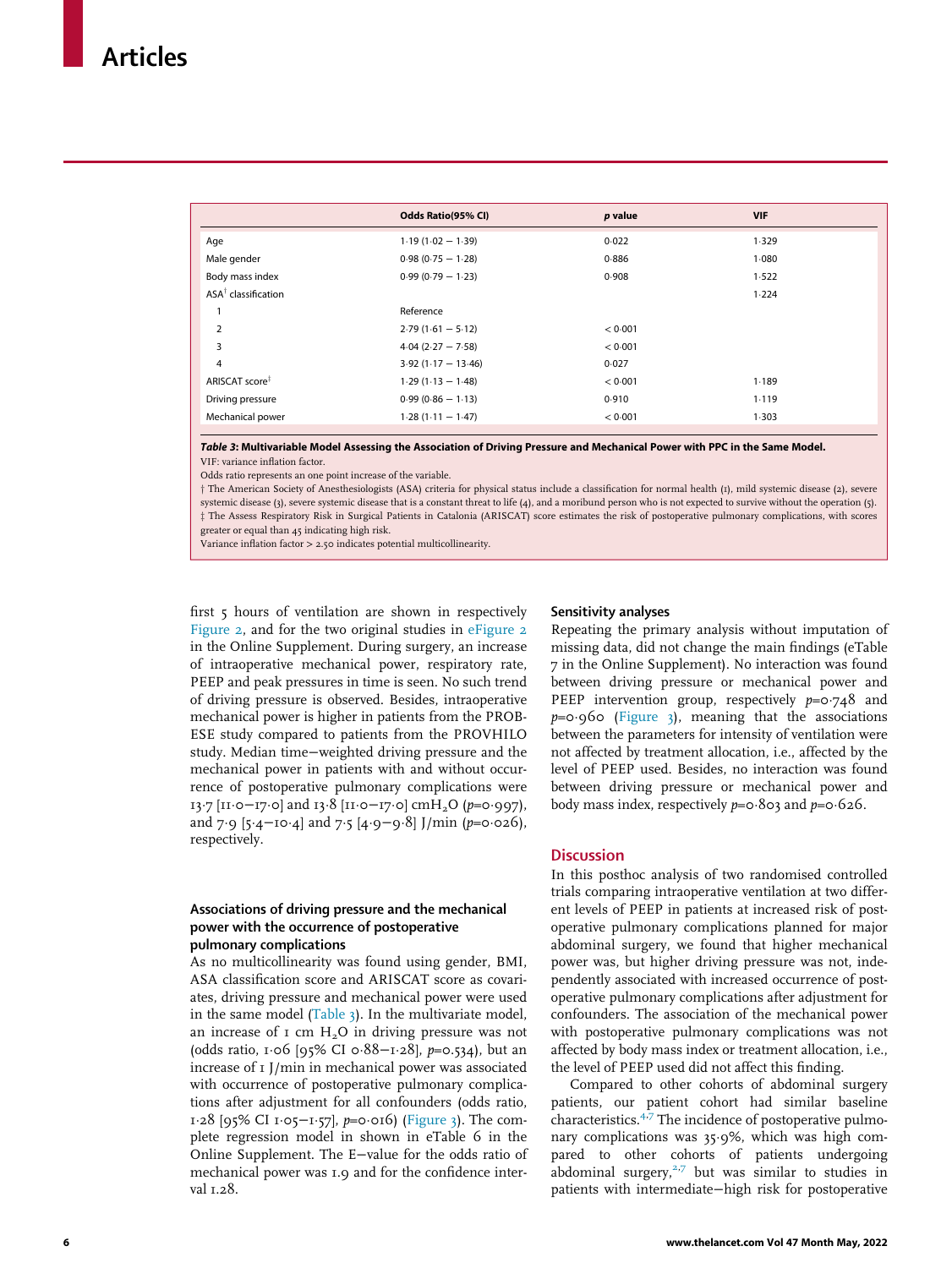Articles

<span id="page-8-0"></span>

Figure 2. Intraoperative ventilation parameters during the first five hours of surgery. First row panels (A and B): mean hourly values of  $V_T$  and Ppeak. Second row panels (C and D): mean hourly values of PEEP and FiO<sub>2</sub>. Third row panels (E and F): mean hourly values of RR and MP. Fourth row panel (G): mean hourly  $\Delta P$  values. Circles are means and error bars are 95% confidence intervals. The number of patients is presented below. PBW: predicted body weight; Ppeak: peak pressure; PEEP: positive end−expiratory pressure; FiO2: fraction of inspired oxygen

pulmonary complications following the ARISCAT classification.[19](#page-11-6),[20](#page-11-7) Multiple studies on intraoperative driving pressure have reported similar driving pressure values,  $5,8,24$  $5,8,24$  $5,8,24$  $5,8,24$  even in open abdominal surgery.<sup>[7](#page-11-12)</sup> Thus far, the intraoperative mechanical power has been reported in cardiothoracic, thoracic, and non−thoracic surgery patients and was slightly higher to that in our patient cohort, with median mechanical power of approximately 8-9 J/min.<sup>24-[26](#page-11-15)</sup> Comparing the two original studies, dynamic mechanical power in the PROBESE study was higher compared to the PROV-HILO study, which could be attributed to a higher body mass index in these patients leading to lower chest wall compliance. Our study is the first to report on the trend of the intraoperative mechanical power showing an increase intraoperative mechanical power in time,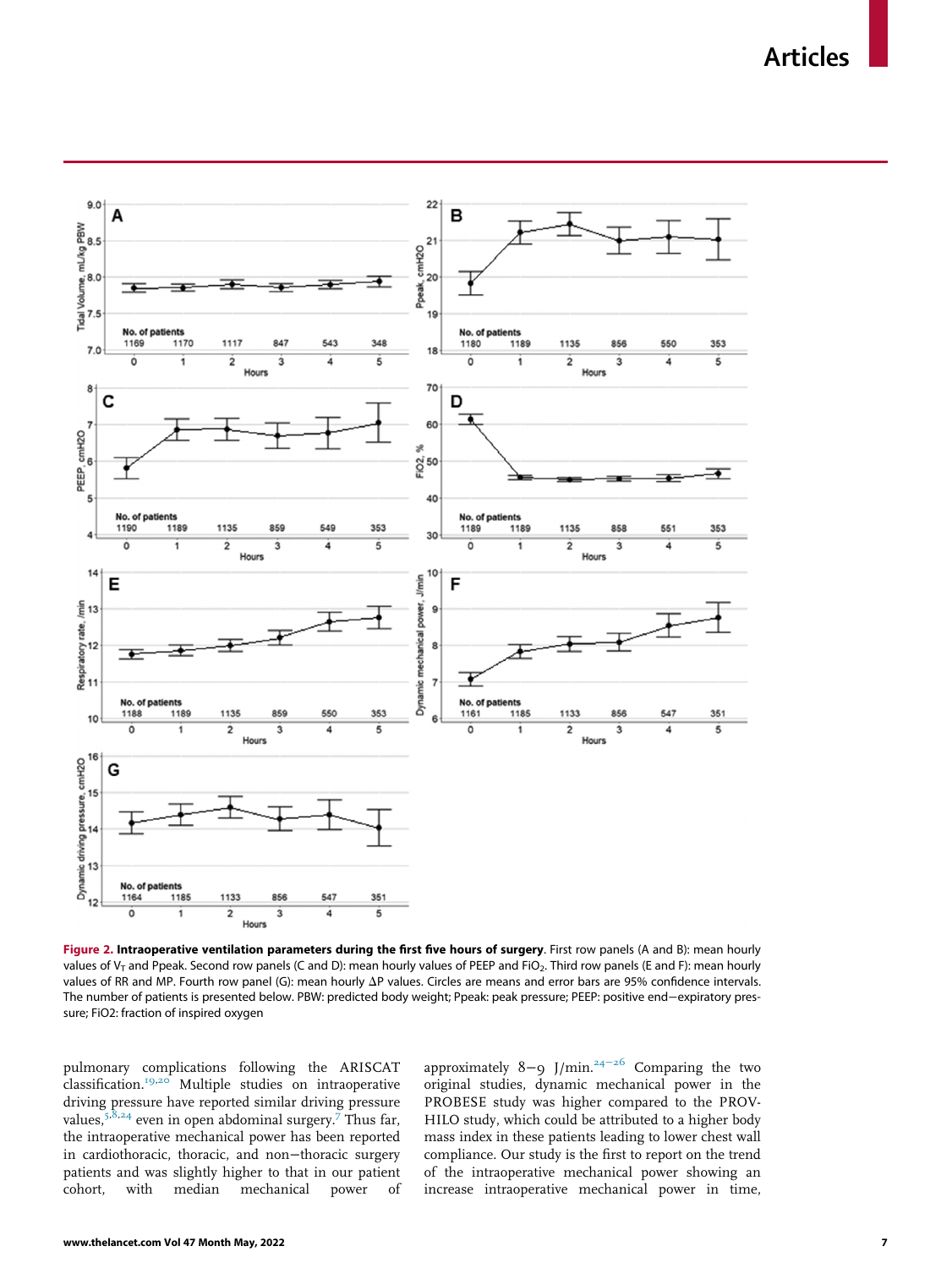<span id="page-9-0"></span>

|                               | Patients (n) | Odds Ratio (95% CI) | p value |                     |  |     | p value for interaction |
|-------------------------------|--------------|---------------------|---------|---------------------|--|-----|-------------------------|
| <b>Driving pressure</b>       |              |                     |         |                     |  |     |                         |
| Main model                    | 682          | $1.06(0.88 - 1.28)$ | 0.534   |                     |  |     |                         |
| Low PEEP intervention         | 337          | $1.01(0.65 - 1.55)$ |         |                     |  |     |                         |
| <b>High PEEP intervention</b> | 345          | $1.09(0.77 - 1.52)$ |         |                     |  |     | 0.748                   |
| <b>Mechanical power</b>       |              |                     |         |                     |  |     |                         |
| Main model                    | 682          | $1.28(1.05 - 1.57)$ | 0.016   |                     |  |     |                         |
| Low PEEP intervention         | 337          | $1.34(0.82 - 2.19)$ |         |                     |  |     |                         |
| <b>High PEEP intervention</b> | 345          | $1.30(0.92 - 1.85)$ |         |                     |  |     | 0.960                   |
|                               |              |                     |         |                     |  |     |                         |
|                               |              |                     |         | 0.71                |  | 2.0 |                         |
|                               |              |                     |         | Odds Ratio (95% CI) |  |     |                         |

Figure 3. Multivariable model assessing the association of time−weighted average driving pressure and mechanical power with postoperative pulmonary complications. Models adjusted for age, gender, ASA classification, ARISCAT score, centre, history of COPD, history of active cancer, history of heart failure, SpO<sub>2</sub>, respiratory rate, heart rate, mean arterial blood pressure, fraction of inspired oxygen and end−tidal carbon dioxide in the first hour of intraoperative ventilation, antibiotic prophylaxis, duration of surgery, duration of anaesthesia, use of epidural, type of anaesthesia, amount of blood loss, total amount of fluid administered, transfusion, urine output, emergency procedure and trial. Odds ratios were the adjusted odds ratios associated with a 1−point increment. Values higher than 1 indicate an association with increased risk of postoperative pulmonary complications. CI: confidence interval; DP: driving pressure; MP: mechanical power; PEEP: positive end−expiratory pressure.

without an increase of dynamic driving pressure. Parallel, the increase of respiratory rate and peak pressure in time could contribute to the increase of mechanical power. These changes could have various aetiologies, which could be studies in future research.

This study is the first to investigate both intraoperative driving pressure and the mechanical power in patients undergoing open abdominal surgery. In contrast to previous studies in patients undergoing intraoperative ventilation for abdominal and non−abdominal surgery, we found no significant association of intraoperative driving pressure with postoperative pulmonary complications.5[−](#page-11-2)<sup>8</sup> Previous studies enrolled patients between 2004 and 2017,<sup>5,[6,](#page-11-16)[8](#page-11-14)</sup> reporting driving pressure values with a wider distribution compared to the two merged trials for this analysis, that enrolled patients between 2011 and 2018. As driving pressure has been incorporated as a target in intraoperative ventilation management only in recent years, our study could have had an insufficient sample size to confirm the presence of an association of driving pressure with postoperative pulmonary complications. However, no such difference was found in comparison to a recent report on the association between driving pressure and postoperative pulmonary complications in patients undergoing open and laparoscopic abdominal surgery.<sup>[7](#page-11-12)</sup> In our current analysis, the intraoperative mechanical power after adjustment of confounders was independently associated with the occurrence of postoperative pulmonary complications, being in contrast to a study in cardiothoracic patients, in which both intraoperative driving pressure and mechanical power were not associated with postop-erative pulmonary complications.<sup>[24](#page-11-15)</sup> One study assessed the mechanical power in one lung ventilation in thoracic surgery patients and reported that time−weighted mechanical power was higher in patients who later developed postoperative pulmonary complications.<sup>[25](#page-11-17)</sup> A

recent study in patients undergoing major non−cardiothoracic, non−intracranial surgery showed that the mechanical power normalized for respiratory system compliance was independently associated with the inci-dence of postoperative pulmonary complications.<sup>[26](#page-11-18)</sup> Of note, only one measurement, the highest one, of the intraoperative mechanical power was considered. In our sensitivity analyses, we showed that the found associations were independent of body mass index and the PEEP level used. Surprisingly, no association between the mechanical power and postoperative pulmonary complications was found in the high PEEP group, given the contribution of PEEP to the mechanical power.

Despite the absence of an association between intraoperative driving pressure and postoperative pulmonary complications, driving pressure remains a valuable digital biomarker. Driving pressure has been found to be associated with patient outcome in both intraoperative ventilation<sup>5-8</sup> and ventilation in critically ill and ventilation in critically ill patients.<sup>[15,](#page-11-19)[21](#page-11-8)</sup> Recently, a single−centre randomised clinical trial showed that using driving pressure−guided individualized PEEP levels resulted in less clinically significant postoperative pulmonary complications compared to using a fixed PEEP in patients undergoing open upper abdominal surgery. $27$  These findings should be verified in future randomised clinical trials. The absence of an association between driving pressure and the occurrence of postoperative pulmonary complications in our study could be due to a lack of statistical power. Our results indicate that the mechanical power could serve as an additional digital biomarker to driving pressure that could guide clinicians to monitor the dynamic strain of the aerated lung tissue. To aid clinicians, driving pressure and the mechanical power and trends thereof could be visualized on ventilator screens, possibly even with safety boundaries. It could be very complex to reduce or minimize the mechanical power,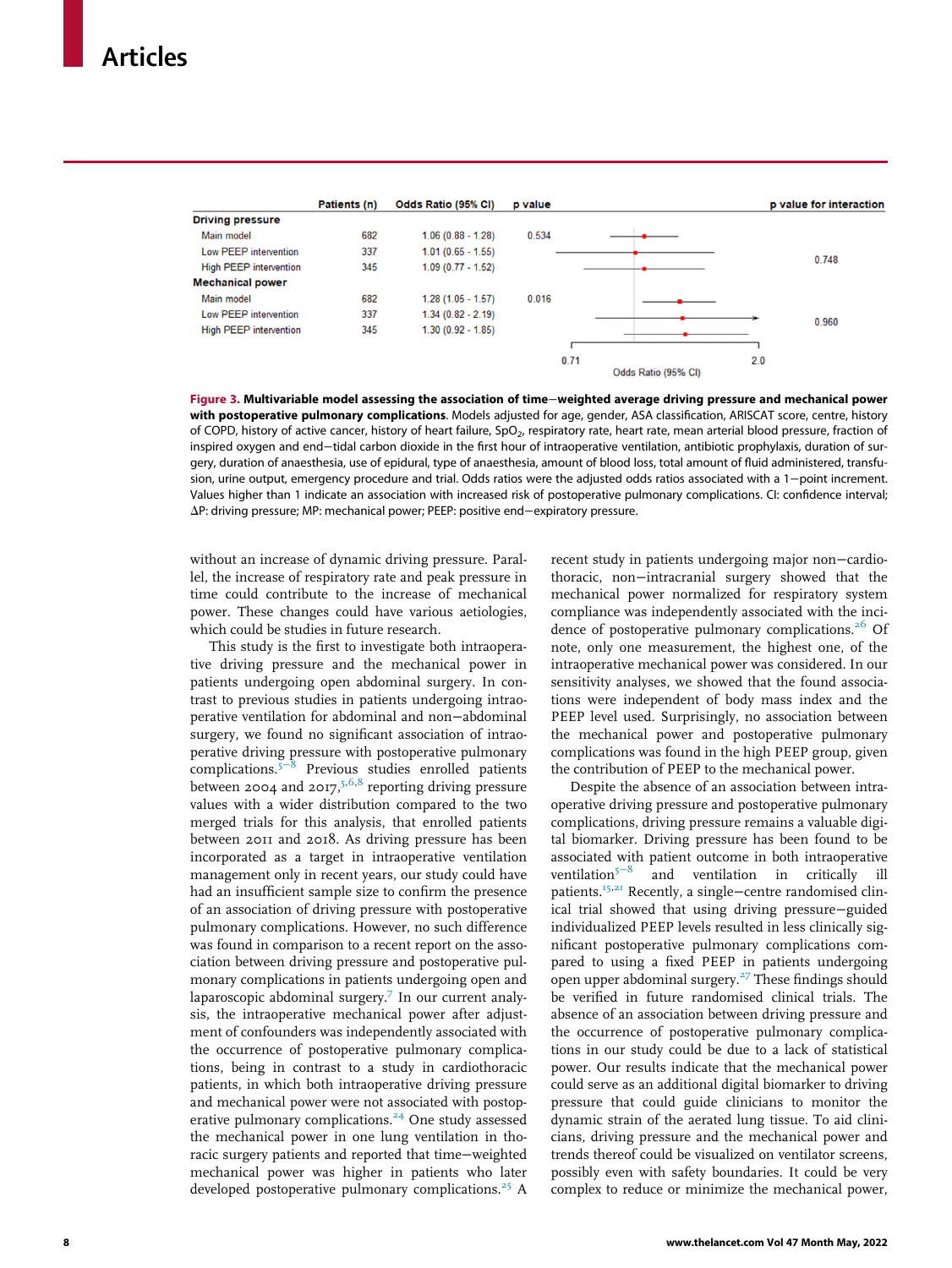as it depends on changes in 4 different ventilator settings that could even have opposite effect−for instance, a reduction in tidal volume size reduces the mechanical power, but the higher respiratory rate to compensate for the lower minute ventilation actually increases it. Automated systems could be helpful, as recently suggested in a study in critically ill patients with acute hypoxemic respiratory failure. $28$  Furthermore, limiting the intensity of ventilation by reducing intraoperative driving pressure and mechanical power is a promising strategy to minimize ventilator−induced lung injury and improve patient outcome. As it is still unknown if this association just follows the relationship between respiratory system compliance and patient outcome, randomised clinical trials remain needed to verify the effect of minimizing the intensity of ventilation on patient outcomes.

Many equations for calculating the mechanical power in an individual patient have been suggested and used.<sup>[9](#page-11-3)[,15,](#page-11-19)[22](#page-11-9)[,29](#page-12-0),[30](#page-12-1)</sup> As transpulmonary and plateau pressures are not routinely measured, we used dynamic driving pressure in the mechanical power equation. This substitution is both practical and reliable, $22$  and others validated this approach.<sup>[15,](#page-11-19)[16](#page-11-20)</sup>

This analysis has strengths. This is the first study to report on the association between the exposure to the mechanical power and postoperative pulmonary complications in patients undergoing open abdominal surgery using longitudinal data collected at fixed timepoints. Patients undergoing laparoscopic abdominal surgery were excluded, as pneumoperitoneum influences intraoperative ventilation due to higher intra−abdominal pressure. The combined international studies were conveniently sized, recently performed, conducted in a short period of time and included a large number of academic and non−academic centres worldwide, increasing robustness and generalizability of the results. We also followed a preplanned analysis plan. Besides, the characteristics of the two original trials were provided.

This study also has limitations. The included data was the result of merging two randomised clinical trials, one could question the generalizability for regular intraoperative care. However, the sensitivity analysis showed no differences in parameters of intensity of ventilation between PEEP intervention groups. Besides, all patients had an increased risk for postoperative pulmonary complications and underwent open abdominal surgery and were mechanically ventilated following endotracheal intubation. This could decrease generalizability in patients with a lower risk for postoperative pulmonary complications, undergoing laparoscopic abdominal or non−abdominal surgery, or when using supraglottic airway devices. Also, in post−hoc analyses a form of residual confounding cannot be excluded. Unfortunately, important factors that could also have an association with the outcome of interest, like fluid balance and history of valve disease, were not collected in the original studies. Tube size was also not recorded in the two studies. Furthermore, the use of a composite endpoint could be seen as a limitation. However, the incidence of the separate postoperative pulmonary complications was reported and even minor pulmonary complications, like unplanned supplementary oxygen, are associated with clinically relevant outcomes, like duration of hospital stay.<sup>[2](#page-11-13)</sup> Moreover, the correlation between transpulmonary pressure and peak pressure in calculating driving pressure could be distorted during open abdominal surgery. As driving pressure is used in the mechanical power equation, both driving pressure and the mechanical power could be influenced by this possible distortion. Lastly, despite a recent report that mechanical power normalized for predicted body weight or respiratory system compliance was prognostic superior to absolute mechanical power in the critically-ill,<sup>11</sup> the absolute mechanical power was assessed in this study being more validated compared to the normalized mechanical power.

In this merged cohort of surgery patients at an increased risk for postoperative pulmonary complications that were planned for open abdominal surgery, higher mechanical power was independently associated with postoperative pulmonary complications. The mechanical power could serve as a summary ventilatory in these patients, but our findings needs confirmation in other, preferably prospective studies.

#### Declaration of interests

Marcelo Gama de Abreu declares consultations at Ambu, ZOLL, Lungpacer and patents on variable pressure support. Serpa Neto reports lecture fees from Dräger, outside of the submitted work. Schultz reports personal fees from Hamilton (In 2018, Marcus Schultz attended a workshop organized by Hamilton, in which expenses for lodging were covered for all invited experts, participants from abroad had their travel expenses reimbursed, and speakers received a speaker's fee of CHF 800 − this has no relation with the current study. Additionally, Marcus Schultz' team uses so-called 'memory boxes' for capturing ventilation data − these boxes are lent for free, and will be send back at the end of the study for which they are used − this has no relation with the current study) outside of the submitted work. All other authors declare no competing interests.

#### Contributors

Schuijt and Serpa Neto had full access to all of the data in the study and takes responsibility for the integrity of the data and the accuracy of the data analysis.

Concept and design: Schuijt, Ahuja, Mazzinari, Schultz, and Serpa Neto.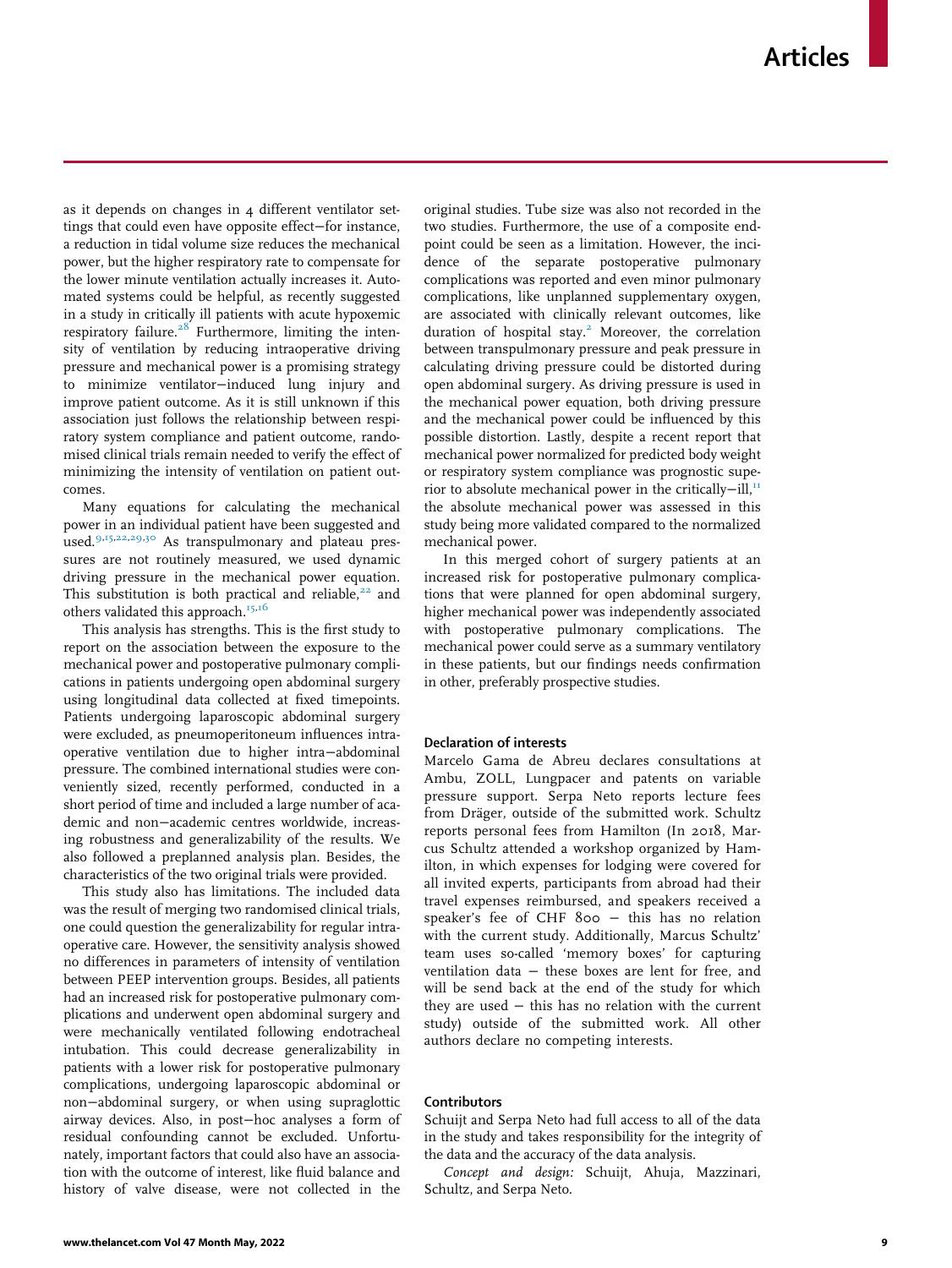<span id="page-11-12"></span>Acquisition, analysis, or interpretation of data: Schuijt, Ahuja, Gama de Abreu, Pelosi, Schultz, and Serpa Neto.

<span id="page-11-14"></span>Drafting of the manuscript: Schuijt, Schultz, and Serpa Neto.

<span id="page-11-3"></span>Critical revision of the manuscript for important intellectual content: Schuijt, Hol, Nijbroek, Ahuja, van Meenen, Mazzinari, Hemmes, Bluth, Ball, Gama de Abreu, Pelosi, Schultz, and Serpa Neto.

Statistical analysis: Schuijt, Schultz, and Serpa Neto. Obtained funding: Gama de Abreu, Schultz.

<span id="page-11-21"></span>Administrative, technical, or material support: Schuijt, Schultz, and Serpa Neto.

Supervision: Schuijt, Schultz, and Serpa Neto.

#### Funding

<span id="page-11-19"></span>The two original studies were supported by unrestricted grants from the European Society of Anaesthesiology and the Amsterdam University Medical Centers, Location AMC. For this current analysis, no additional funding was requested. The funding sources had neither a role in the design, collection of data, statistical analysis, interpretation of data, writing of the report, nor in the decision to submit the paper for publication.

#### <span id="page-11-20"></span>Data sharing statement

<span id="page-11-4"></span>A de−identified dataset will be made available upon request to the corresponding authors one year after the publication of this study. The request must include a statistical analysis plan.

#### <span id="page-11-10"></span><span id="page-11-5"></span>Supplementary materials

<span id="page-11-6"></span>Supplementary material associated with this article can be found in the online version at doi:[10.1016/j.](https://doi.org/10.1016/j.eclinm.2022.101397) [eclinm.2022.101397](https://doi.org/10.1016/j.eclinm.2022.101397).

#### <span id="page-11-8"></span><span id="page-11-7"></span><span id="page-11-0"></span>References

- <span id="page-11-9"></span>1 [Abbott TEF, Fowler AJ, Pelosi P, et al. A systematic review and con](http://refhub.elsevier.com/S2589-5370(22)00127-4/sbref0001)[sensus definitions for standardised end-points in perioperative](http://refhub.elsevier.com/S2589-5370(22)00127-4/sbref0001) [medicine: pulmonary complications.](http://refhub.elsevier.com/S2589-5370(22)00127-4/sbref0001) Br J Anaesth. 2018;120:1066– [1079.](http://refhub.elsevier.com/S2589-5370(22)00127-4/sbref0001)
- <span id="page-11-13"></span><span id="page-11-11"></span>2 [Miskovic A, Lumb AB. Postoperative pulmonary complications.](http://refhub.elsevier.com/S2589-5370(22)00127-4/sbref0002) Br J Anaesth[. 2017;118:317–334.](http://refhub.elsevier.com/S2589-5370(22)00127-4/sbref0002) 3 [Khuri SF, Henderson WG, DePalma RG, Mosca C, Healey NA,](http://refhub.elsevier.com/S2589-5370(22)00127-4/sbref0003)
- <span id="page-11-15"></span>[Kumbhani DJ. Determinants of long-term survival after major sur](http://refhub.elsevier.com/S2589-5370(22)00127-4/sbref0003)[gery and the adverse effect of postoperative complications.](http://refhub.elsevier.com/S2589-5370(22)00127-4/sbref0003) Ann Surg[. 2005;242:326–343.](http://refhub.elsevier.com/S2589-5370(22)00127-4/sbref0003)
- <span id="page-11-1"></span>4 [Serpa Neto A, Hemmes SNT, Barbas CS V, et al. Protective versus](http://refhub.elsevier.com/S2589-5370(22)00127-4/sbref0004) [Conventional Ventilation for Surgery.](http://refhub.elsevier.com/S2589-5370(22)00127-4/sbref0004) Anesthesiology. 2015;123:66–78.
- <span id="page-11-17"></span><span id="page-11-2"></span>5 [Neto AS, Hemmes SNT, Barbas CSV, et al. Association between](http://refhub.elsevier.com/S2589-5370(22)00127-4/sbref0005) [driving pressure and development of postoperative pulmonary](http://refhub.elsevier.com/S2589-5370(22)00127-4/sbref0005) [complications in patients undergoing mechanical ventilation for](http://refhub.elsevier.com/S2589-5370(22)00127-4/sbref0005) [general anaesthesia: A meta-analysis of individual patient data.](http://refhub.elsevier.com/S2589-5370(22)00127-4/sbref0005) Lancet Respir Med[. 2016;4:272–280.](http://refhub.elsevier.com/S2589-5370(22)00127-4/sbref0005)
- <span id="page-11-18"></span><span id="page-11-16"></span>6 [Ladha K, Vidal Melo MF, McLean DJ, et al. Intraoperative protec](http://refhub.elsevier.com/S2589-5370(22)00127-4/sbref0006)[tive mechanical ventilation and risk of postoperative respiratory](http://refhub.elsevier.com/S2589-5370(22)00127-4/sbref0006) [complications: hospital based registry study.](http://refhub.elsevier.com/S2589-5370(22)00127-4/sbref0006) BMJ. 2015;351:h3646.
- 7 [Mazzinari G, Serpa Neto A, Hemmes SNT, et al. The Association](http://refhub.elsevier.com/S2589-5370(22)00127-4/sbref0007) [of Intraoperative driving pressure with postoperative pulmonary](http://refhub.elsevier.com/S2589-5370(22)00127-4/sbref0007) [complications in open versus closed abdominal surgery patients](http://refhub.elsevier.com/S2589-5370(22)00127-4/sbref0007) a posthoc propensity score−[weighted cohort analysis of the LAS](http://refhub.elsevier.com/S2589-5370(22)00127-4/sbref0007) VEGAS study. [BMC Anesthesiol](http://refhub.elsevier.com/S2589-5370(22)00127-4/sbref0007). 2021;21:84.
- 8 [Mathis MR, Duggal NM, Likosky DS, et al. Intraoperative mechani](http://refhub.elsevier.com/S2589-5370(22)00127-4/sbref0008)[cal ventilation and postoperative pulmonary complications after](http://refhub.elsevier.com/S2589-5370(22)00127-4/sbref0008) cardiac surgery. Anesthesiology[. 2019;131:1046–1062.](http://refhub.elsevier.com/S2589-5370(22)00127-4/sbref0008)
- 9 [Gattinoni L, Tonetti T, Cressoni M, et al. Ventilator-related causes](http://refhub.elsevier.com/S2589-5370(22)00127-4/sbref0009) [of lung injury: the mechanical power.](http://refhub.elsevier.com/S2589-5370(22)00127-4/sbref0009) Intensive Care Med. [2016;42:1567–1575.](http://refhub.elsevier.com/S2589-5370(22)00127-4/sbref0009)
- 10 [Serpa Neto A, Deliberato RO, Johnson AEW, et al. Mechanical](http://refhub.elsevier.com/S2589-5370(22)00127-4/sbref0010) [power of ventilation is associated with mortality in critically ill](http://refhub.elsevier.com/S2589-5370(22)00127-4/sbref0010) [patients: an analysis of patients in two observational cohorts.](http://refhub.elsevier.com/S2589-5370(22)00127-4/sbref0010) Intensive Care Med[. 2018;44:1914–1922.](http://refhub.elsevier.com/S2589-5370(22)00127-4/sbref0010)
- [Zhang Z, Zheng B, Liu N, Ge H, Hong Y. Mechanical power nor](http://refhub.elsevier.com/S2589-5370(22)00127-4/sbref0011)[malized to predicted body weight as a predictor of mortality in](http://refhub.elsevier.com/S2589-5370(22)00127-4/sbref0011) [patients with acute respiratory distress syndrome.](http://refhub.elsevier.com/S2589-5370(22)00127-4/sbref0011) Intensive Care .<br>Med[. 2019;45:856–864.](http://refhub.elsevier.com/S2589-5370(22)00127-4/sbref0011)
- 12 [Tonna JE, Peltan I, Brown SM, et al. Mechanical power and driving](http://refhub.elsevier.com/S2589-5370(22)00127-4/sbref0012) [pressure as predictors of mortality among patients with ARDS.](http://refhub.elsevier.com/S2589-5370(22)00127-4/sbref0012) Intensive Care Med[. 2020;46:1941–1943.](http://refhub.elsevier.com/S2589-5370(22)00127-4/sbref0012) 13 [Coppola S, Caccioppola A, Froio S, et al. Effect of mechanical](http://refhub.elsevier.com/S2589-5370(22)00127-4/sbref0013)
- [power on intensive care mortality in ARDS patients.](http://refhub.elsevier.com/S2589-5370(22)00127-4/sbref0013) Crit Care. [2020;24:1–10.](http://refhub.elsevier.com/S2589-5370(22)00127-4/sbref0013)
- 14 [Parhar KKS, Zjadewicz K, Soo A, et al. Epidemiology, mechani](http://refhub.elsevier.com/S2589-5370(22)00127-4/sbref0014)[cal power, and 3-year outcomes in acute respiratory distress](http://refhub.elsevier.com/S2589-5370(22)00127-4/sbref0014) [syndrome patients using standardized screening: An observa](http://refhub.elsevier.com/S2589-5370(22)00127-4/sbref0014)tional cohort study. [Ann Am Thorac Soc](http://refhub.elsevier.com/S2589-5370(22)00127-4/sbref0014). 16. [201920192019:1263–1272.](http://refhub.elsevier.com/S2589-5370(22)00127-4/sbref0014)
- 15 Urner M, Jüni P, Hansen B, Wettstein MS, Ferguson ND, Fan [E. Time-varying intensity of mechanical ventilation and mor](http://refhub.elsevier.com/S2589-5370(22)00127-4/sbref0015)[tality in patients with acute respiratory failure: a registry](http://refhub.elsevier.com/S2589-5370(22)00127-4/sbref0015)[based, prospective cohort study.](http://refhub.elsevier.com/S2589-5370(22)00127-4/sbref0015) Lancet Respir Med. [2020;8:905–913.](http://refhub.elsevier.com/S2589-5370(22)00127-4/sbref0015)
- 16 [Schuijt MTU, Schultz MJ, Paulus F, et al. Association of intensity](http://refhub.elsevier.com/S2589-5370(22)00127-4/sbref0016) [of ventilation with 28-day mortality in COVID-19 patients with](http://refhub.elsevier.com/S2589-5370(22)00127-4/sbref0016) [acute respiratory failure: insights from the PRoVENT-COVID](http://refhub.elsevier.com/S2589-5370(22)00127-4/sbref0016) study. Crit Care[. 2021;25:283.](http://refhub.elsevier.com/S2589-5370(22)00127-4/sbref0016)
- 17 [Hemmes SNT, de Abreu MG, Pelosi P, et al. High versus low posi](http://refhub.elsevier.com/S2589-5370(22)00127-4/sbref0017)[tive end-expiratory pressure during general anaesthesia for open](http://refhub.elsevier.com/S2589-5370(22)00127-4/sbref0017) [abdominal surgery \(PROVHILO trial\): A multicentre randomised](http://refhub.elsevier.com/S2589-5370(22)00127-4/sbref0017) controlled trial. Lancet[. 2014;384:495–503.](http://refhub.elsevier.com/S2589-5370(22)00127-4/sbref0017)
- 18 [Bluth T, Serpa Neto A, Schultz MJ, et al. Effect of Intraoperative](http://refhub.elsevier.com/S2589-5370(22)00127-4/sbref0018) [High Positive End-Expiratory Pressure \(PEEP\) with Recruitment](http://refhub.elsevier.com/S2589-5370(22)00127-4/sbref0018) [Maneuvers vs Low PEEP on Postoperative Pulmonary Complica](http://refhub.elsevier.com/S2589-5370(22)00127-4/sbref0018)[tions in Obese Patients: A Randomized Clinical Trial.](http://refhub.elsevier.com/S2589-5370(22)00127-4/sbref0018) JAMA - J Am
- Med Assoc[. 2019;321:2292–2305.](http://refhub.elsevier.com/S2589-5370(22)00127-4/sbref0018) 19 [Canet J, Gallart L, Gomar C, et al. Prediction of postoperative pul](http://refhub.elsevier.com/S2589-5370(22)00127-4/sbref0019)[monary complications in a population-based surgical cohort.](http://refhub.elsevier.com/S2589-5370(22)00127-4/sbref0019) Anesthesiology[. 2010;113:1338–1350.](http://refhub.elsevier.com/S2589-5370(22)00127-4/sbref0019) 20 [Mazo V, Sabat](http://refhub.elsevier.com/S2589-5370(22)00127-4/sbref0020)e [S, Canet J, et al. Prospective external validation of a](http://refhub.elsevier.com/S2589-5370(22)00127-4/sbref0020)
- [predictive score for postoperative pulmonary complications.](http://refhub.elsevier.com/S2589-5370(22)00127-4/sbref0020) Anesthesiology[. 2014;121:219–231.](http://refhub.elsevier.com/S2589-5370(22)00127-4/sbref0020)
- 21 [Amato MBP, Meade MO, Slutsky AS, et al. Driving Pressure and](http://refhub.elsevier.com/S2589-5370(22)00127-4/sbref0021) [Survival in the Acute Respiratory Distress Syndrome.](http://refhub.elsevier.com/S2589-5370(22)00127-4/sbref0021) N Engl J Med. 2015;372:747-755
- 22 [Chiumello D, Gotti M, Guanziroli M, et al. Bedside calculation of](http://refhub.elsevier.com/S2589-5370(22)00127-4/sbref0022) [mechanical power during volume- and pressure-controlled](http://refhub.elsevier.com/S2589-5370(22)00127-4/sbref0022) [mechanical ventilation.](http://refhub.elsevier.com/S2589-5370(22)00127-4/sbref0022) Crit Care. 2020;24:417–423.
- 23 [Van Der Weele TJ, Ding P. Sensitivity analysis in observational](http://refhub.elsevier.com/S2589-5370(22)00127-4/sbref0023) [research: Introducing the E-Value.](http://refhub.elsevier.com/S2589-5370(22)00127-4/sbref0023) Ann Intern Med. 2017;167:268– [274.](http://refhub.elsevier.com/S2589-5370(22)00127-4/sbref0023)
- 24 Ball L, Volta CA, Saglietti F, et al. Associations Between Expiratory Flow Limitation and Postoperative Pulmonary Complications in Patients Undergoing Cardiac Surgery. J Cardiothorac Vasc Anesth. 2021. <https://doi.org/10.1053/j.jvca.2021.07.035>. published online July.
- 25 [Chiumello D, Formenti P, Bolgiaghi L, et al. Body position alters](http://refhub.elsevier.com/S2589-5370(22)00127-4/sbref0025) [mechanical power and respiratory mechanics during thoracic sur](http://refhub.elsevier.com/S2589-5370(22)00127-4/sbref0025)gery. Anesth Analg[. 2020;130:391–401.](http://refhub.elsevier.com/S2589-5370(22)00127-4/sbref0025)
- 26 [Karalapillai D, Weinberg L, Neto A S, et al. Intra-operative ventila](http://refhub.elsevier.com/S2589-5370(22)00127-4/sbref0026)[tor mechanical power as a predictor of postoperative pulmonary](http://refhub.elsevier.com/S2589-5370(22)00127-4/sbref0026) [complications in surgical patients.](http://refhub.elsevier.com/S2589-5370(22)00127-4/sbref0026) Eur J Anaesthesiol. 2021;Publish [Ah:1–8.](http://refhub.elsevier.com/S2589-5370(22)00127-4/sbref0026)